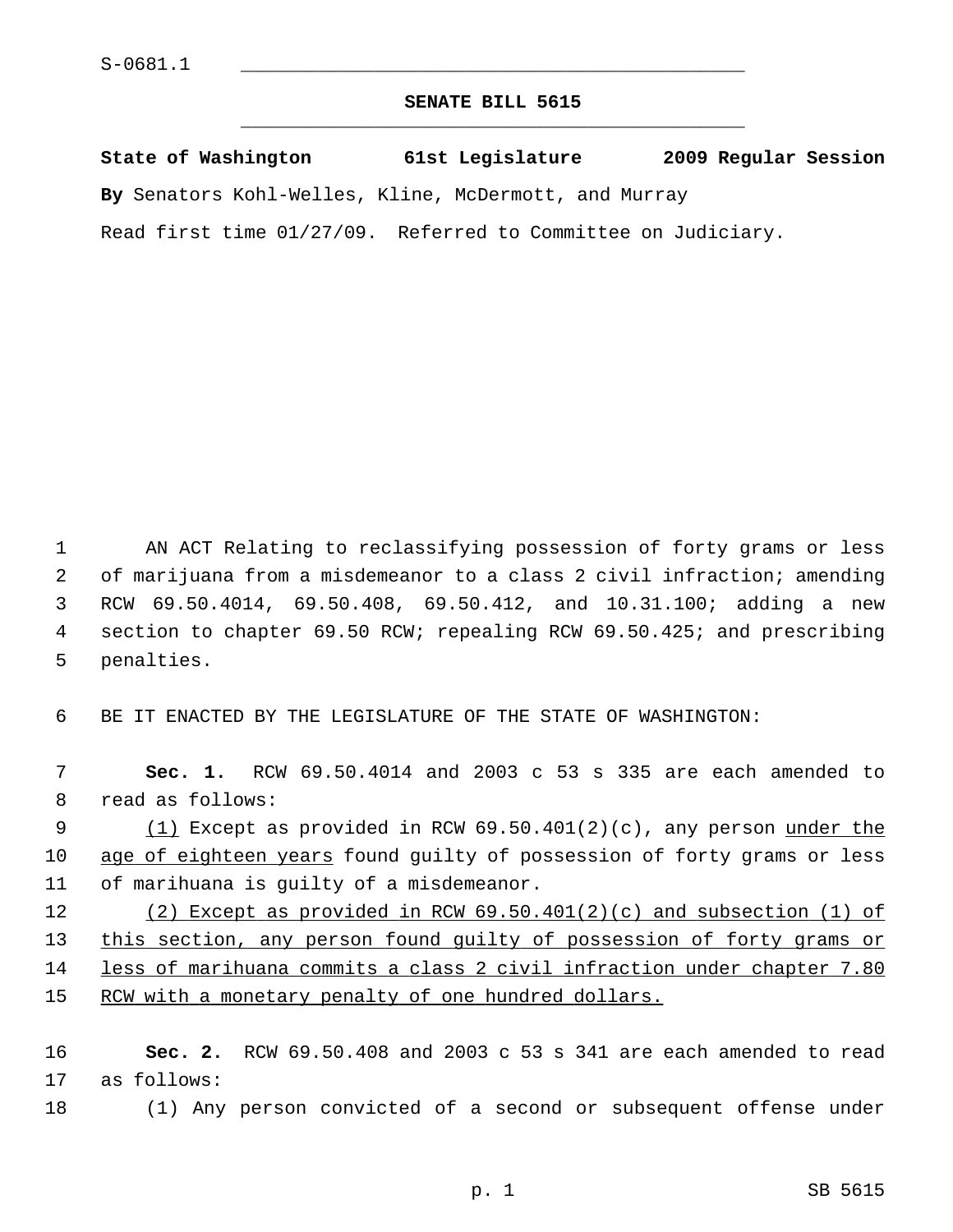1 this chapter may be imprisoned for a term up to twice the term 2 otherwise authorized, fined an amount up to twice that otherwise 3 authorized, or both.

 4 (2) For purposes of this section, an offense is considered a second 5 or subsequent offense, if, prior to his or her conviction of the 6 offense, the offender has at any time been convicted under this chapter 7 or under any statute of the United States or of any state relating to 8 narcotic drugs, marihuana, depressant, stimulant, or hallucinogenic 9 drugs.

10 (3) This section does not apply to offenses under RCW 69.50.4013 or 11 69.50.4014.

12 **Sec. 3.** RCW 69.50.412 and 2002 c 213 s 1 are each amended to read 13 as follows:

14 (1) It is unlawful for any person to use drug paraphernalia to 15 plant, propagate, cultivate, grow, harvest, manufacture, compound, 16 convert, produce, process, prepare, test, analyze, pack, repack, store, 17 contain, conceal, inject, ingest, inhale, or otherwise introduce into 18 the human body a controlled substance. Any person who violates this 19 subsection is guilty of a misdemeanor, except that any person eighteen 20 years of age or older who violates this subsection in relation to an 21 offense involving only marihuana and no other controlled substance 22 commits a class 2 civil infraction under chapter 7.80 RCW with a 23 monetary penalty of one hundred dollars.

24 (2) It is unlawful for any person to deliver, possess with intent 25 to deliver, or manufacture with intent to deliver drug paraphernalia, 26 knowing, or under circumstances where one reasonably should know, that 27 it will be used to plant, propagate, cultivate, grow, harvest, 28 manufacture, compound, convert, produce, process, prepare, test, 29 analyze, pack, repack, store, contain, conceal, inject, ingest, inhale, 30 or otherwise introduce into the human body a controlled substance. Any 31 person who violates this subsection is guilty of a misdemeanor.

32 (3) Any person eighteen years of age or over who violates 33 subsection (2) of this section by delivering drug paraphernalia to a 34 person under eighteen years of age who is at least three years his 35 junior is guilty of a gross misdemeanor.

36 (4) It is unlawful for any person to place in any newspaper, 37 magazine, handbill, or other publication any advertisement, knowing, or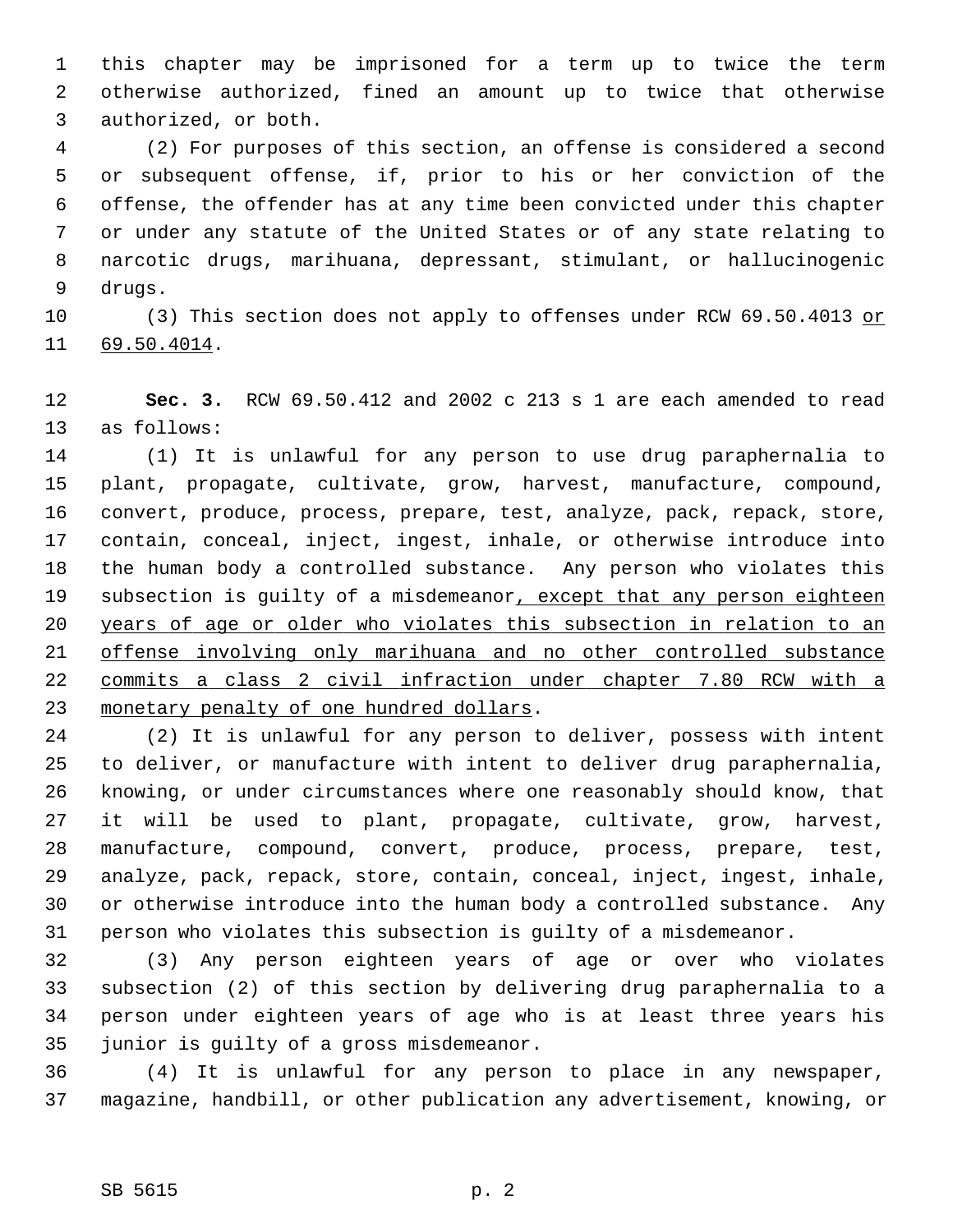1 under circumstances where one reasonably should know, that the purpose 2 of the advertisement, in whole or in part, is to promote the sale of 3 objects designed or intended for use as drug paraphernalia. Any person 4 who violates this subsection is guilty of a misdemeanor.

 5 (5) It is lawful for any person over the age of eighteen to possess 6 sterile hypodermic syringes and needles for the purpose of reducing 7 bloodborne diseases.

 8 NEW SECTION. **Sec. 4.** A new section is added to chapter 69.50 RCW 9 to read as follows:

10 All monetary penalties collected for class 2 civil infractions 11 committed under RCW 69.50.4014(2) or 69.50.412(1) shall be deposited in 12 the criminal justice treatment account established under RCW 13 70.96A.350.

14 **Sec. 5.** RCW 10.31.100 and 2006 c 138 s 23 are each amended to read 15 as follows:

16 A police officer having probable cause to believe that a person has 17 committed or is committing a felony shall have the authority to arrest 18 the person without a warrant. A police officer may arrest a person 19 without a warrant for committing a misdemeanor or gross misdemeanor 20 only when the offense is committed in the presence of the officer, 21 except as provided in subsections (1) through (10) of this section.

22 (1) Any police officer having probable cause to believe that a 23 person has committed or is committing a misdemeanor or gross 24 misdemeanor, involving physical harm or threats of harm to any person 25 or property or the unlawful taking of property ((or involving the use 26 or possession of cannabis)), or involving the acquisition, possession, 27 or consumption of alcohol by a person under the age of twenty-one years 28 under RCW 66.44.270, or involving criminal trespass under RCW 9A.52.070 29 or 9A.52.080, shall have the authority to arrest the person.

30 (2) A police officer shall arrest and take into custody, pending 31 release on bail, personal recognizance, or court order, a person 32 without a warrant when the officer has probable cause to believe that:

33 (a) An order has been issued of which the person has knowledge 34 under RCW 26.44.063, or chapter 7.90, 10.99, 26.09, 26.10, 26.26, 35 26.50, or 74.34 RCW restraining the person and the person has violated 36 the terms of the order restraining the person from acts or threats of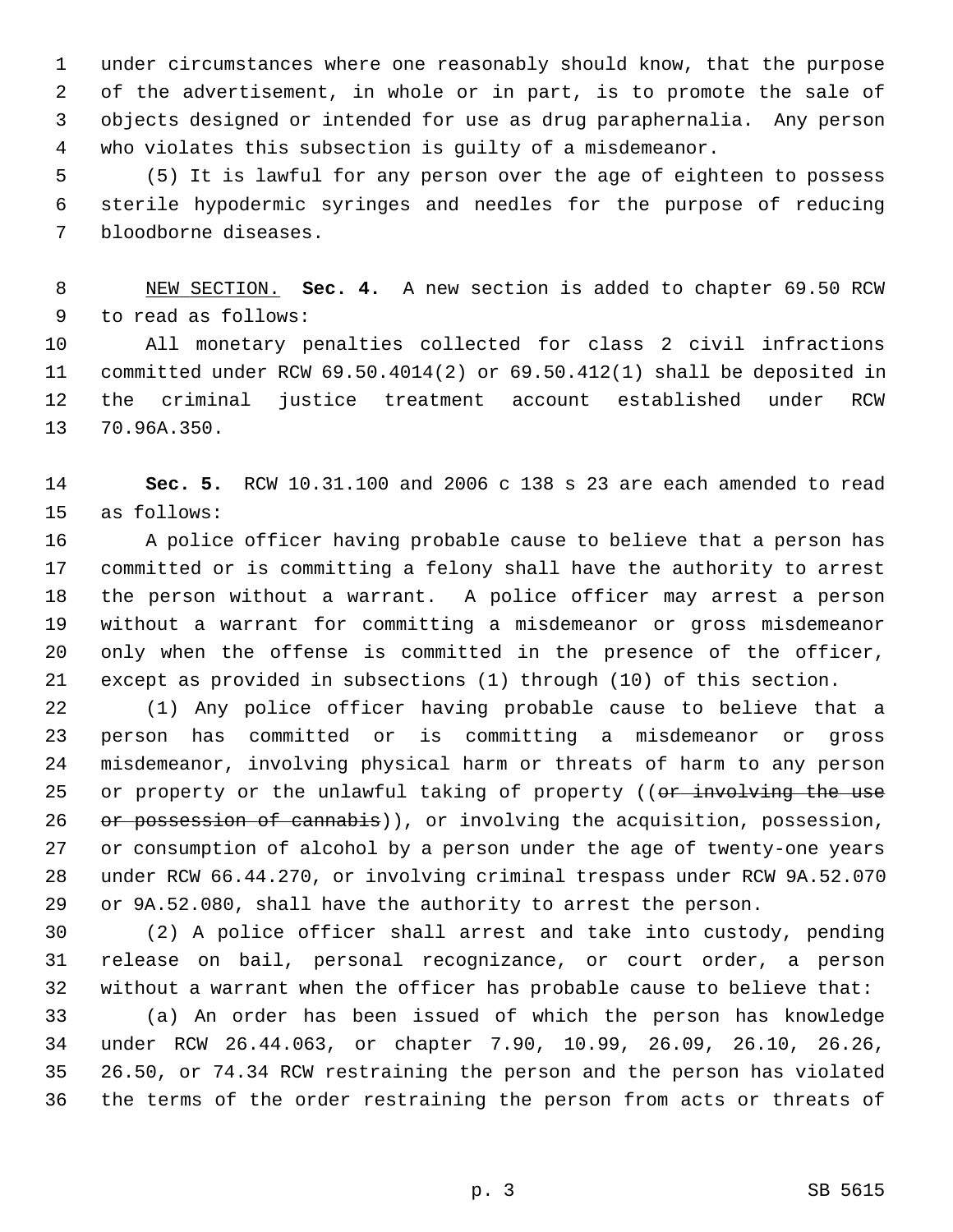1 violence, or restraining the person from going onto the grounds of or 2 entering a residence, workplace, school, or day care, or prohibiting 3 the person from knowingly coming within, or knowingly remaining within, 4 a specified distance of a location or, in the case of an order issued 5 under RCW 26.44.063, imposing any other restrictions or conditions upon 6 the person; or

 7 (b) A foreign protection order, as defined in RCW 26.52.010, has 8 been issued of which the person under restraint has knowledge and the 9 person under restraint has violated a provision of the foreign 10 protection order prohibiting the person under restraint from contacting 11 or communicating with another person, or excluding the person under 12 restraint from a residence, workplace, school, or day care, or 13 prohibiting the person from knowingly coming within, or knowingly 14 remaining within, a specified distance of a location, or a violation of 15 any provision for which the foreign protection order specifically 16 indicates that a violation will be a crime; or

17 (c) The person is sixteen years or older and within the preceding 18 four hours has assaulted a family or household member as defined in RCW 19 10.99.020 and the officer believes: (i) A felonious assault has 20 occurred; (ii) an assault has occurred which has resulted in bodily 21 injury to the victim, whether the injury is observable by the 22 responding officer or not; or (iii) that any physical action has 23 occurred which was intended to cause another person reasonably to fear 24 imminent serious bodily injury or death. Bodily injury means physical 25 pain, illness, or an impairment of physical condition. When the 26 officer has probable cause to believe that family or household members 27 have assaulted each other, the officer is not required to arrest both 28 persons. The officer shall arrest the person whom the officer believes 29 to be the primary physical aggressor. In making this determination, 30 the officer shall make every reasonable effort to consider: (i) The 31 intent to protect victims of domestic violence under RCW 10.99.010; 32 (ii) the comparative extent of injuries inflicted or serious threats 33 creating fear of physical injury; and (iii) the history of domestic 34 violence between the persons involved.

35 (3) Any police officer having probable cause to believe that a 36 person has committed or is committing a violation of any of the 37 following traffic laws shall have the authority to arrest the person: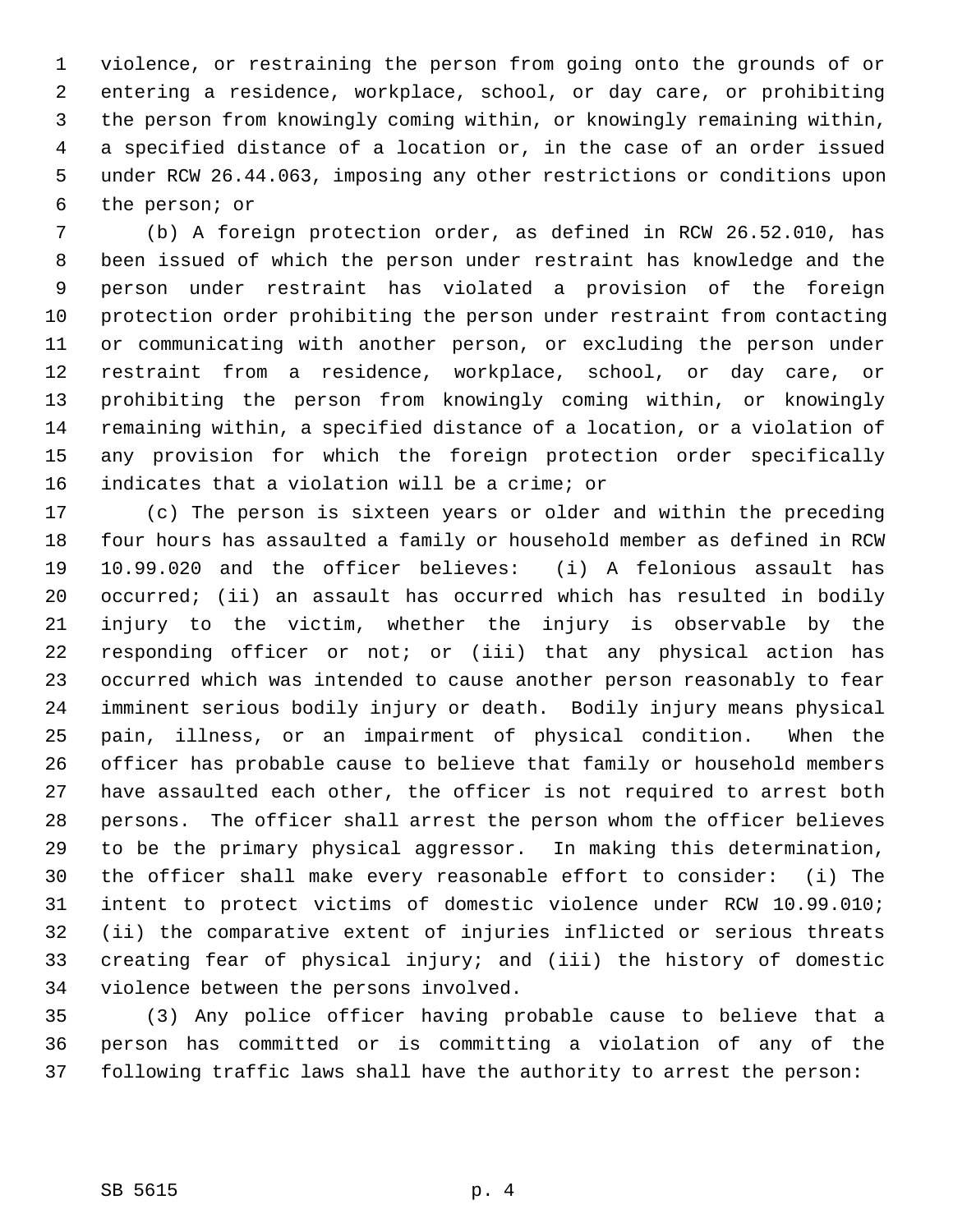1 (a) RCW 46.52.010, relating to duty on striking an unattended car 2 or other property;

 3 (b) RCW 46.52.020, relating to duty in case of injury to or death 4 of a person or damage to an attended vehicle;

 5 (c) RCW 46.61.500 or 46.61.530, relating to reckless driving or 6 racing of vehicles;

 7 (d) RCW 46.61.502 or 46.61.504, relating to persons under the 8 influence of intoxicating liquor or drugs;

 9 (e) RCW 46.20.342, relating to driving a motor vehicle while 10 operator's license is suspended or revoked;

11 (f) RCW 46.61.5249, relating to operating a motor vehicle in a 12 negligent manner.

13 (4) A law enforcement officer investigating at the scene of a motor 14 vehicle accident may arrest the driver of a motor vehicle involved in 15 the accident if the officer has probable cause to believe that the 16 driver has committed in connection with the accident a violation of any 17 traffic law or regulation.

18 (5) Any police officer having probable cause to believe that a 19 person has committed or is committing a violation of RCW 79A.60.040 20 shall have the authority to arrest the person.

21 (6) An officer may act upon the request of a law enforcement 22 officer in whose presence a traffic infraction was committed, to stop, 23 detain, arrest, or issue a notice of traffic infraction to the driver 24 who is believed to have committed the infraction. The request by the 25 witnessing officer shall give an officer the authority to take 26 appropriate action under the laws of the state of Washington.

27 (7) Any police officer having probable cause to believe that a 28 person has committed or is committing any act of indecent exposure, as 29 defined in RCW 9A.88.010, may arrest the person.

30 (8) A police officer may arrest and take into custody, pending 31 release on bail, personal recognizance, or court order, a person 32 without a warrant when the officer has probable cause to believe that 33 an order has been issued of which the person has knowledge under 34 chapter 10.14 RCW and the person has violated the terms of that order.

35 (9) Any police officer having probable cause to believe that a 36 person has, within twenty-four hours of the alleged violation, 37 committed a violation of RCW 9A.50.020 may arrest such person.